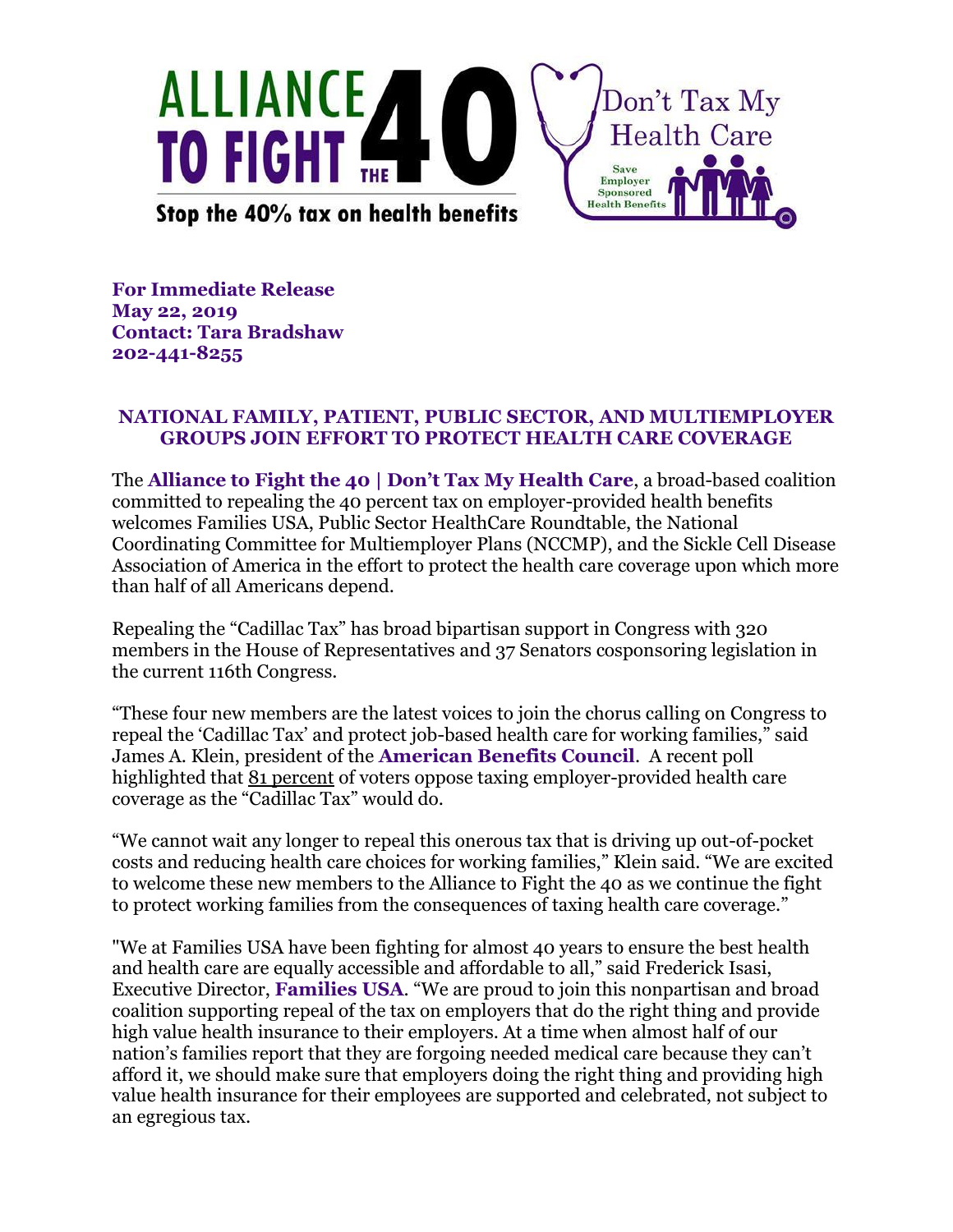"This ill-conceived tax presupposes that by exposing our nation's families to even more financial vulnerability in their health care, families will manage to bring costs down," Isasi continued. "That's wrong-headed and it hurts people, particularly the most vulnerable. Our nation's health care costs continue to increase absurdly. It's the responsibility of policy makers, the health care sector, and the government to figure our way out of this. From the costs of prescription drugs and surprise medical bills to the costs of specialty care, more than 80 percent of the families in this nation – both democrat and republican - believe it's the responsibility of the government to get control of out-of-control health care costs. Let's get going!"

"Sickle cell disease (SCD) is a painful, chronic condition that thousands of Americans face," said Beverly Francis-Gibson, President & CEO, **Sickle Cell Disease Association of America.** "Thankfully, there are no penalties for 'pre-existing' conditions in the employer market. Protecting this coverage is critical to the long-term management of the disease for workers with sickle cell. While we continue to fight for a cure, we will fight to repeal the 'Cadillac Tax' to help SCD patients live productive lives."

"The so-called 'Cadillac Tax' will inflict harm not only on public sector employees, retirees and their dependents but the taxpayers who fund their benefits," said Gary Harbin, CPA, Executive Secretary of the Teachers' Retirement System of Kentucky and Chairman of the Board, **Public Sector HealthCare Roundtable**. "Our members including teachers, police, fire fighters and many more – and their families will be forced to pay more for less if the tax comes into effect. This approach must be avoided to protect public sector workers, retirees and the American taxpayer alike."

"Millions of active and retired American workers and their families rely on multiemployer plans for their health benefits," said Michael Scott, Executive Director, **NCCMP**. "The 'Cadillac Tax' is harming our members and the more than 200,000 employers who jointly sponsor these health plans. NCCMP is pleased join to join the Alliance's effort to repeal it."

**Background.** The "Cadillac Tax" is a 40 percent tax on the cost of employer-provided health coverage that exceeds certain premium benefit thresholds – initially, projected to be \$11,100 for self-only coverage and \$29,750 for family coverage in 2020. More than just health plan premiums are counted when determining the "cost" of the plan. The cost of wellness programs, on-site clinics and other plan features designed to keep the workforce healthy and help reduce plan expenses are also taxed. The tax is designed to hit more plans over time so that virtually everyone in an employer-provided plan, including low income workers and families with chronic or catastrophic health conditions, will ultimately be affected.

**Families USA** combines its policy expertise with its state and national partnerships to bring forth non-partisan solutions that ensure all Americans have access to high-quality, affordable health care and improved health.